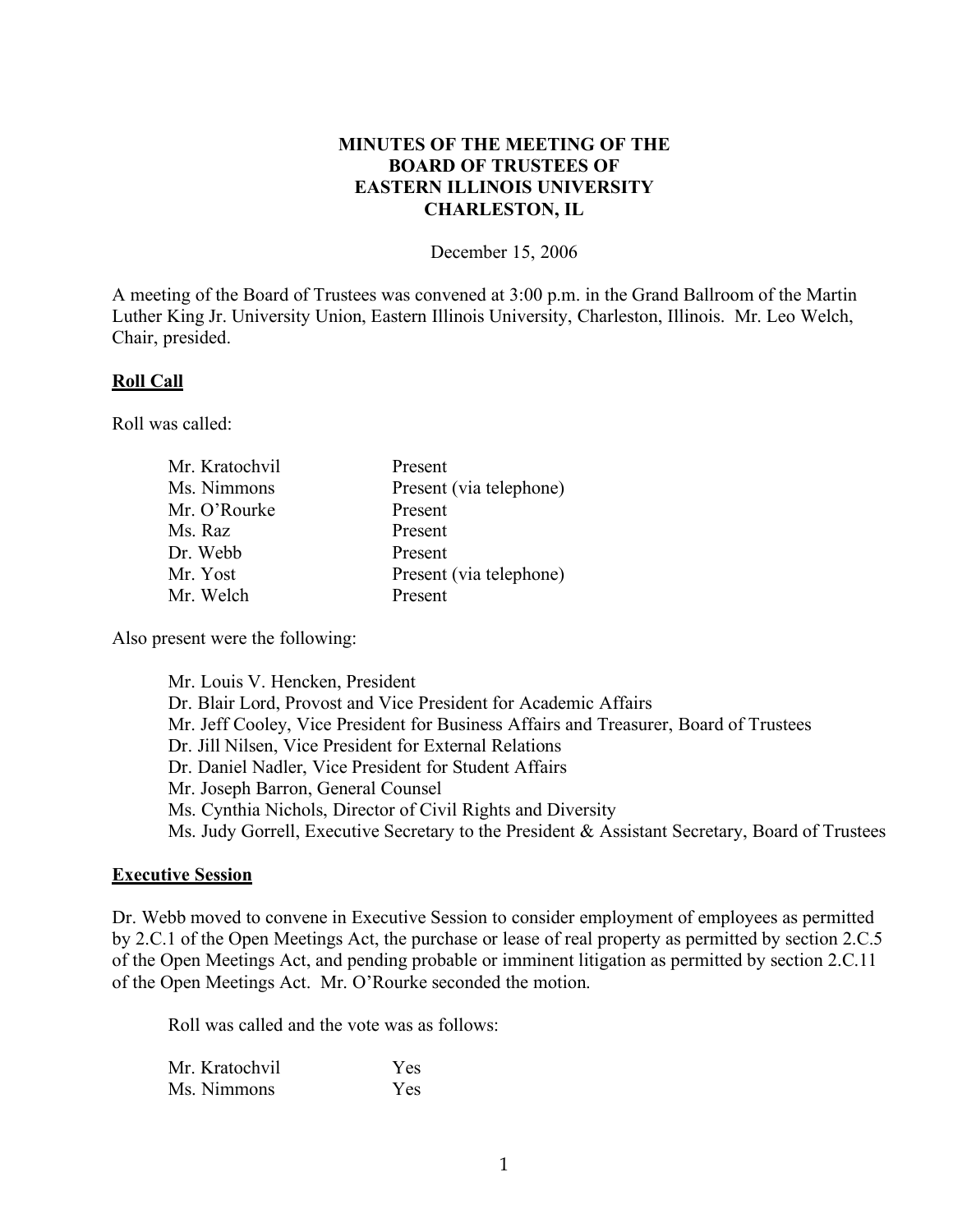| Mr. O'Rourke | <b>Yes</b> |
|--------------|------------|
| Ms. Raz      | Yes        |
| Dr. Webb     | Yes        |
| Mr. Yost     | Yes        |
| Mr. Welch    | Yes        |
|              |            |
|              |            |

Motion carried.

Dr. Webb moved to reconvene in Open Session. Mr. Kratochvil seconded the motion.

Roll was called and the vote was as follows:

| Mr. Kratochvil | Yes        |
|----------------|------------|
| Ms. Nimmons    | Yes        |
| Mr. O'Rourke   | <b>Yes</b> |
| Ms. Raz        | Yes        |
| Dr. Webb       | <b>Yes</b> |
| Mr. Yost       | Yes        |
| Mr. Welch      | <b>Yes</b> |
|                |            |

Motion carried.

#### **Action Items**

1. Dr. Webb moved to approve the minutes of the November 3, 2006 Board meeting, and the November 8, 2006 Board meeting. Mr. Kratochvil seconded this motion.

Roll was called and the vote was as follows:

| Mr. Kratochvil | Yes        |
|----------------|------------|
| Ms. Nimmons    | <b>Yes</b> |
| Mr. O'Rourke   | Yes        |
| Ms. Raz        | <b>Yes</b> |
| Dr. Webb       | <b>Yes</b> |
| Mr. Yost       | <b>Yes</b> |
| Mr. Welch      | Yes        |
|                |            |

Motion carried.

2. Mr. Kratochvil moved to approve the amendment to the master contract between the Board of Trustees of Eastern Illinois University and the Eastern Illinois University Alumni Association. The proposed revision changes the date on the master contract from June 30, 2006 to June 30, 2008. Ms. Raz seconded this motion.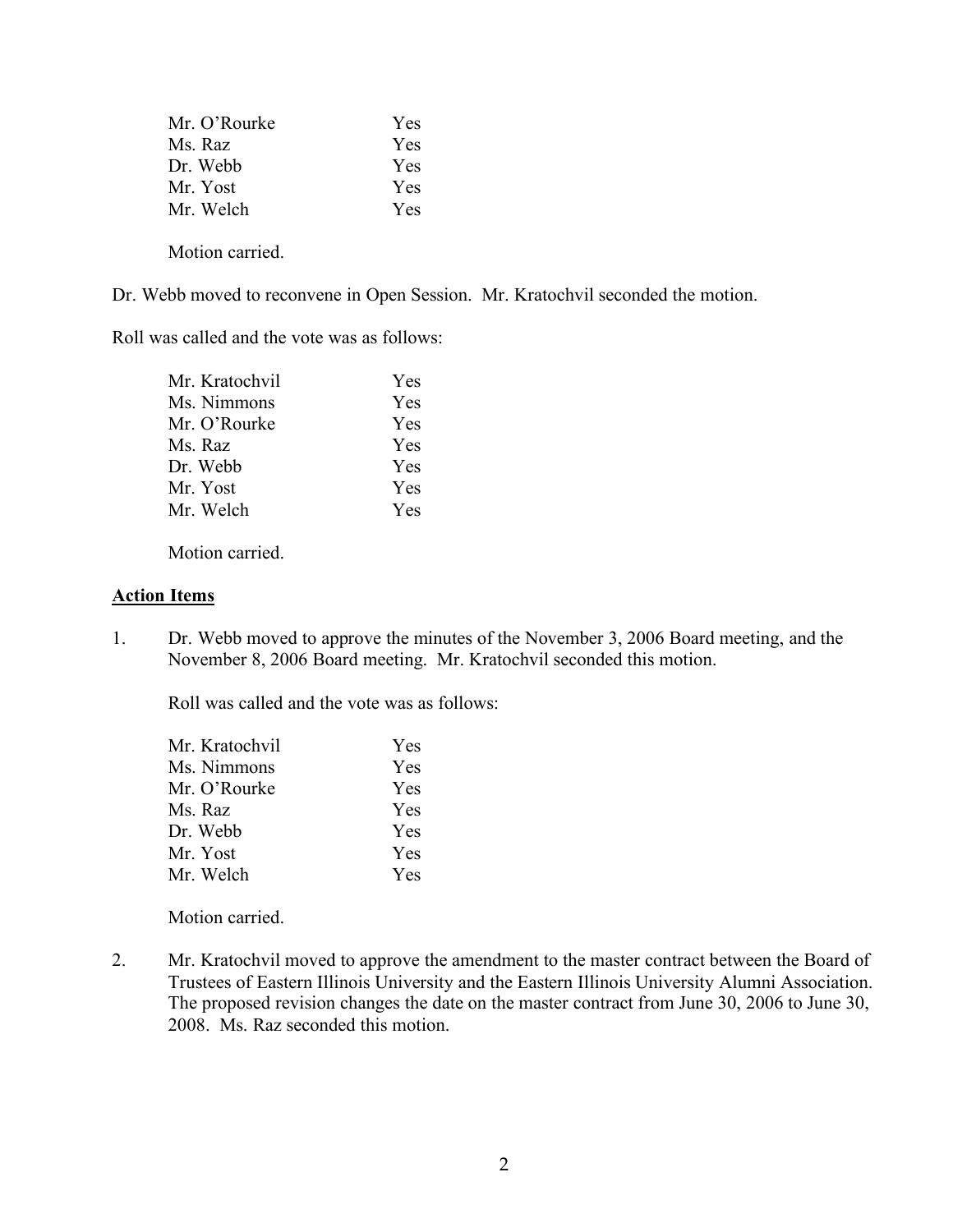Roll was called and the vote was as follows:

| Mr. Kratochvil | Yes        |
|----------------|------------|
| Ms. Nimmons    | <b>Yes</b> |
| Mr. O'Rourke   | <b>Yes</b> |
| Ms. Raz        | <b>Yes</b> |
| Dr. Webb       | <b>Yes</b> |
| Mr. Yost       | <b>Yes</b> |
| Mr. Welch      | <b>Yes</b> |
|                |            |

Motion carried.

3. Revision to the EIU Mission Statement (First Reading)

President Hencken asked Dr. Hanner to give a brief overview of the current status of the Mission Statement. Dr. Hanner reported that after much input from the campus community, a final draft of the Mission Statement is ready to be presented for approval at the January meeting of the Board.

4. Revision to Board *Regulations* (First Reading)

President Hencken presented information on a revision to Board *Regulations* concerning residency status for the purpose of tuition. The revision would allow the President in special situations to grant in-state residency status for the purpose of tuition to categories of persons otherwise classified as non-residents under this *Regulation*.

#### **Information Items**

#### Summary of Purchases \$100,000-249,999

| Vendor                   | Type of Purchase                                                    | <b>Bids</b>  | Amount                       |
|--------------------------|---------------------------------------------------------------------|--------------|------------------------------|
| Storage Technology Corp. | Computer software and hardware<br>maintenance and support.          | $\mathbf{A}$ | \$120,000<br>(not to exceed) |
| Honeywell, Inc.          | Maintenance, monitoring and<br>training on energy savings projects. | B            | 103,134                      |
| WSI Corporation          | Weather system for WEIU News c<br>Watch                             |              | 128,640                      |

<sup>A</sup> Sole source for maintenance and support on software purchased from Storage Technology Corp.

B Annual payment. This 10-year agreement was approved by the Board of Trustees April 14, 2003.

<sup>C</sup> Sole source. Upgrading existing system.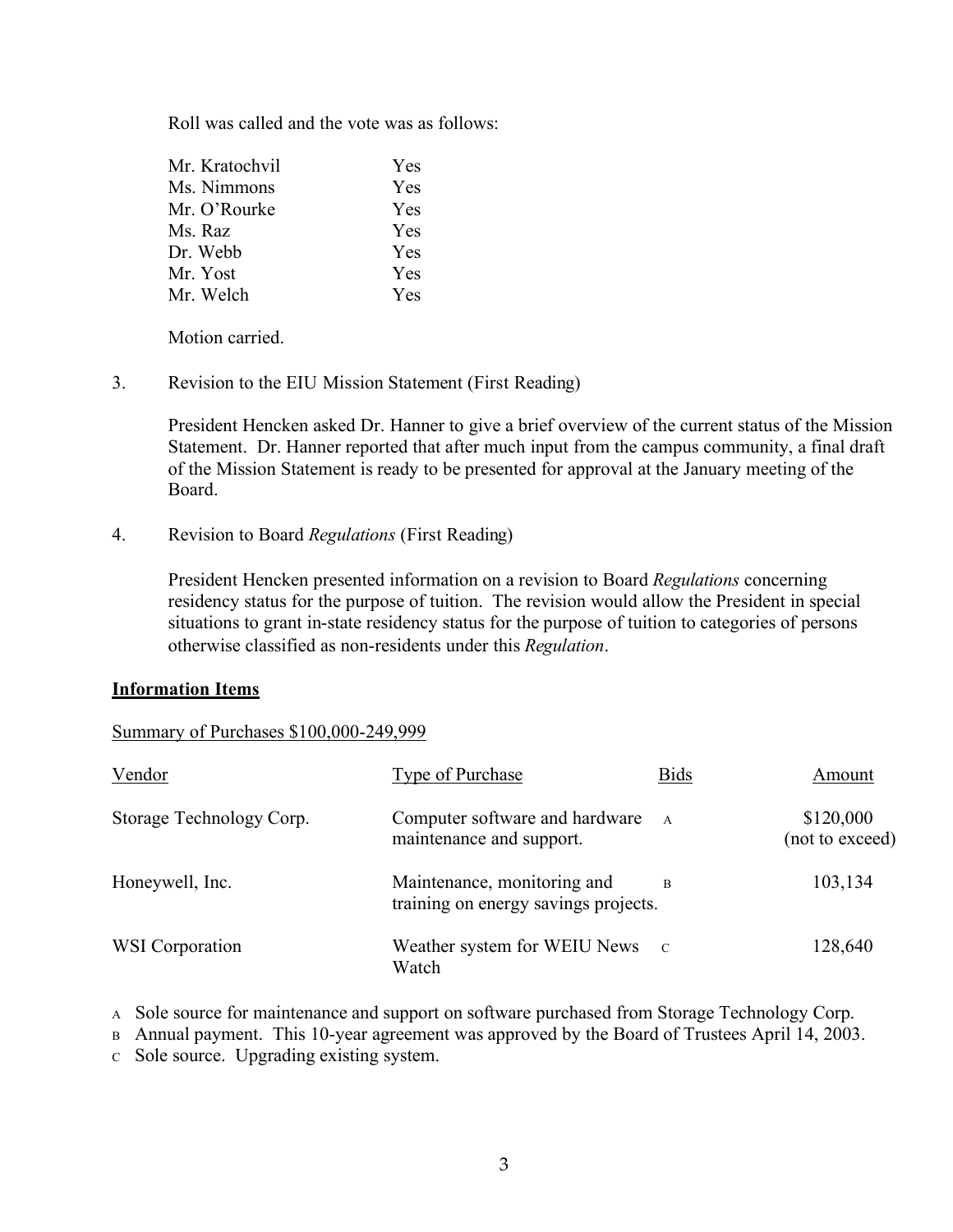## Intercollegiate Athletics Report

Eastern sponsors 22 intercollegiate sports, 11 each for men and women with approximately 500 student athletes, as well as an additional 200 students who participate in support groups, such as the Cheer Team, Pink Panthers, Marching Band, Pep Band, Athletic Trainers, and others. Eastern is a member of NCAA Division I in all sports except football, which is I-AA.

Eastern's student-athlete graduation rate exceeds the national average, and it exceeds Eastern's student body average. In the fall of 2005, 43 student-athletes had 4.00 GPAs and in the spring of 2006, 40 student-athletes had 4.00 GPAs. For academic year 2005-2006, 153 student-athletes achieved at least a 3.25 GPA. In the spring semester of 2006, 55 % of Eastern's student athletes achieved a GPA in excess of 3.0.

During the 2005-2006 academic year, Panther men's and women's teams combined to place fourth out of 11 universities in the Ohio Valley Conference All-Sports Championship. Combining all ten years that Eastern has been a member of the Ohio Valley Conference, the Panthers are still No. 1 overall in the All-Sports competition. EIU has been the All-Sports champion three of the past six years, and four out of ten years overall. Three of Eastern's coaches received Coach of the Year honors, while three of our athletes received "Freshman of the Year" honors and three of our athletes received "Athlete of the Year" honors.

The Panther Club continues to do well with its  $10<sup>th</sup>$  straight record year of fund drives. In 2006, the fund drive recorded \$700,000 cash and in-kind pledges.

## Title IX Gender Equity Surveys Report

Ms. Cynthia Nichols presented an update on Title IX Gender Equity Surveys. Eastern's Office of Civil Rights and Diversity collects survey data and other types of information as part of a process required by the U. S. Office for Civil Rights to monitor whether the university is providing equal opportunities for its female students in intercollegiate athletics.

As part of this ongoing process, Eastern's Office of Civil Rights and Diversity analyzed responses from 2,013 freshmen and transfer students who completed Title IX Interests and Abilities surveys during the 2006 summer orientation process. Longitudinal data and other information suggest that Eastern currently is fully and effectively accommodating the interests and abilities of its female students to participate in intercollegiate athletics.

#### University Foundation Report

Mr. Dave Maurer presented the University Foundation Report. The University Foundation has added Board of Trustees members, and all former presidents of the University as honorary members. In the last fiscal year, the Foundation distributed over \$615,000 in scholarships, and \$866,000 in grants for the University. The total endowment of the Foundation at the end of October was over \$33 million. Mr. Maurer also mentioned several philanthropy awards, which were presented at the annual Foundation dinner.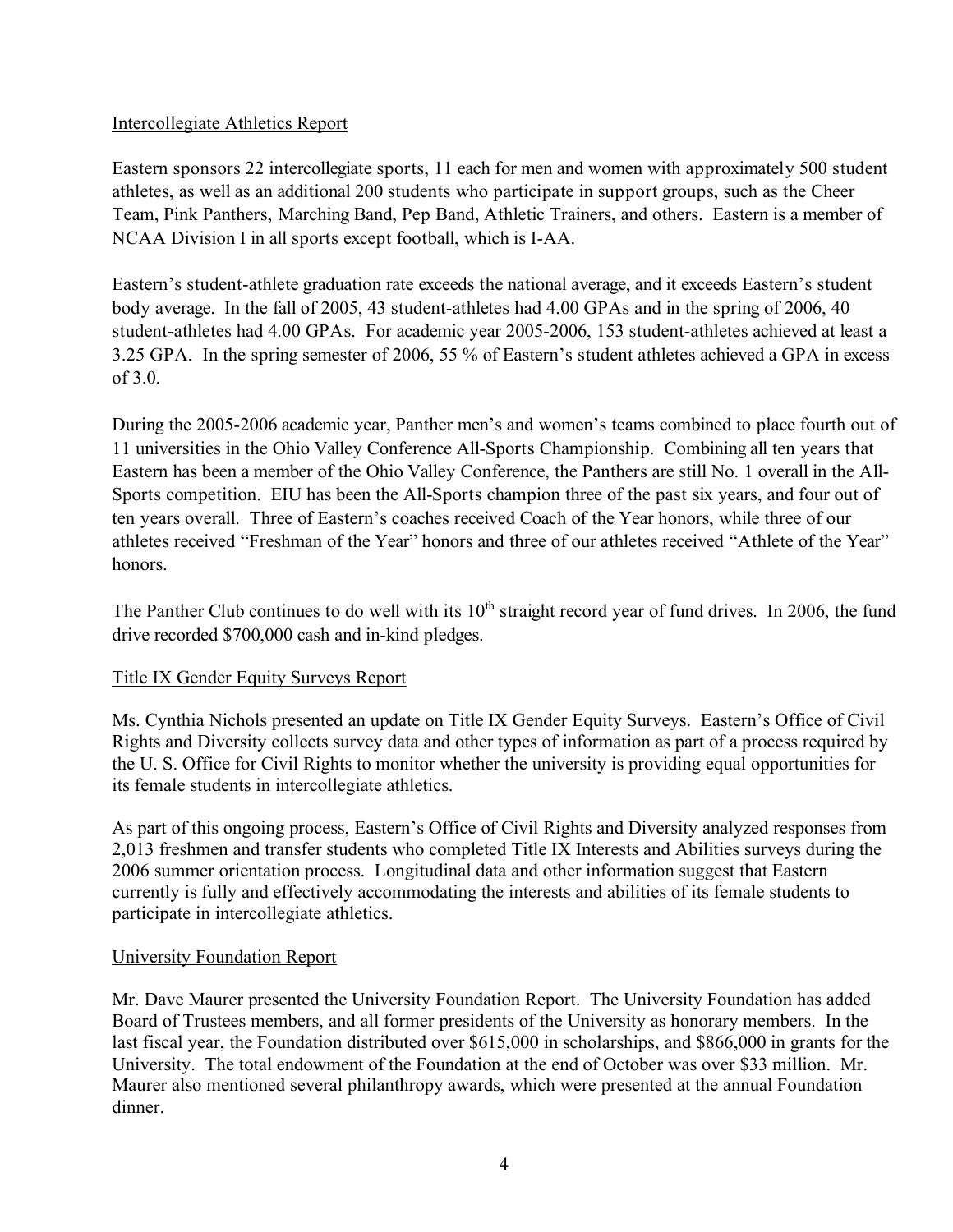## Construction Update

Mr. Jeff Cooley provided an overview of construction activity for the recent construction season and discussed plans for the next year.

## **President's Report**

President Hencken introduced Dr. Dianne Nelson, Founding Director of the Nursing Program, who presented a report on the Nursing Program which is an RN to BS program. Dr. Nelson reported that the curriculum for the program has been approved, and the first classes are being offered in the fall semester 2007, with the first class graduating in 2009. Dr. Nelson anticipates about 10 students enrolling for fall classes, but there is space for as many as 30 students.

#### **Report from Constituencies**

Faculty Senate – Dr. HaileMariam thanked the UPI and administrative negotiating teams for their work toward finalizing the faculty contract. It has been a very, very good year for Eastern Illinois University, and we look forward to a productive new year.

Student Government – Mr. Sean Anderson, Student Body President, greeted the Board and commented on the recent positive publicity Eastern Illinois University has received as a result of Cameron Schilling's drawings and Tony Romo's position with the Dallas Cowboys. Mr. Anderson also shared information on Campus Safety Initiative Illinois (CSI Illinois), which is an initiative that seeks to create additional campus safety funds for Illinois higher education institutions and Student Organization Council (SOC), a proposed leadership council that would include representatives from recognized student organizations on campus.

#### **Committee Reports**

Finance/Audit Committee – Dr. Webb reported that the Finance Committee heard a report from staff thinking  $5 - 10$  years in the future with respect to energy needs, cost of energy, environmental impact of the type of energy currently being used. No decisions were called for at this time.

Board Relations Committee – Mr. Kratochvil reported that he met with Dr. Nilsen, and they discussed four areas – development activities, alumni activities, legislative activities, and Presidential transition. A recommendation was made to get more Board members involved in fundraising. Also, Mr. Kratochvil recognized Ms. Chelsea Frederick for her work with the alumni activities.

Academic and Student Affairs Committee – Ms. Raz reported that the committee discussed service learning hours, and that this initiative seems to be progressing in a very positive manner. She also mentioned that the late night study break held the Sunday night prior to finals week was a success, with 1039 students attending.